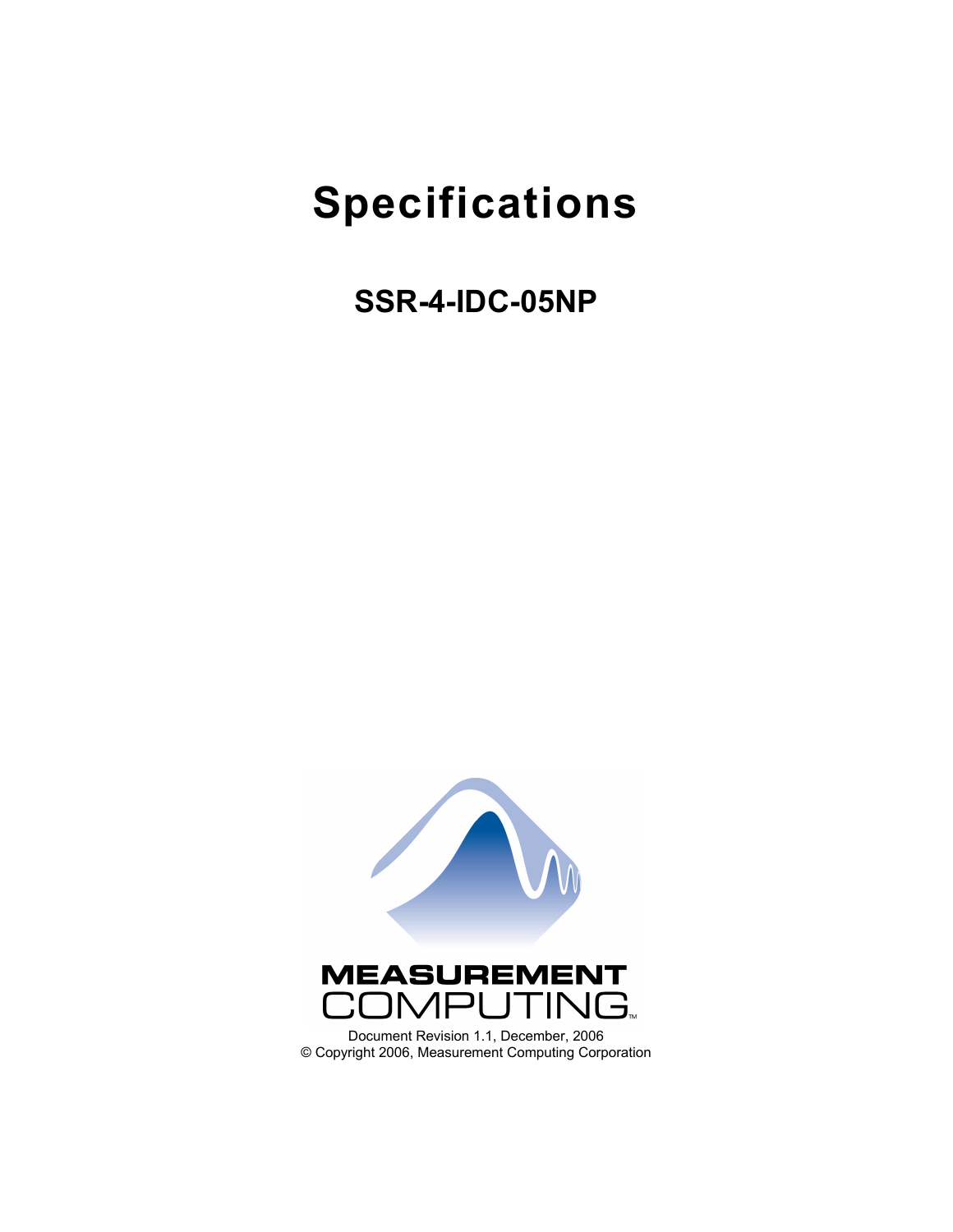## **Specifications**

**Typical for 25 °C unless otherwise specified.** 

## **General characteristics**

|  | Table 1. General characteristics |
|--|----------------------------------|
|--|----------------------------------|

| <b>Parameter</b>            | <b>Conditions</b> | <b>Specification</b> |
|-----------------------------|-------------------|----------------------|
| Type                        |                   | Quad AC / DC input   |
| Isolation voltage           |                   | $4000$ Vrms          |
| Capacitance input to output |                   | 8pF                  |
| Line frequency range        |                   | 47 to 63 Hz          |

## **Input**

#### Table 2. Input specifications

| <b>Parameter</b>            | <b>Conditions</b>         | <b>Specification</b> |
|-----------------------------|---------------------------|----------------------|
| Nominal input voltage       |                           | 24 Vrms / 48 VDC     |
| Input voltage range         |                           | 10 to 60 Vrms / VDC  |
| Input current               | Input voltage $=$ nominal | $30 \text{ mA}$ rms  |
| Drop out current            |                           | 1 mA rms             |
| Allowable off-state current |                           | 1 mA rms             |
| Allowable off-state voltage |                           | 2 Vrms / VDC         |

## **Output**

Table 3. Output and logic circuit specifications

| <b>Parameter</b>                     | <b>Conditions</b>         | <b>Specification</b> |
|--------------------------------------|---------------------------|----------------------|
| Nominal logic supply voltage         | Vcc                       | 5 VDC                |
| Logic voltage range                  | Vcc                       | 4.5 to 6 VDC         |
| Typical logic supply current         | Logic voltage $=$ nominal | $10 \text{ mA}$      |
| Maximum logic supply current         | Logic voltage = $maximum$ | 14.5 mA              |
| Maximum logic supply leakage current | Logic voltage = $maximum$ | $20 \mu A$           |
| Maximum output voltage               |                           | 30 VDC               |
| Maximum output current               |                           | 50 mA                |
| Maximum output leakage current       | Logic voltage $=$ maximum | $20 \mu A$           |
| Maximum output voltage drop          | Maximum output current    | $200 \text{ mV}$     |
| Maximum turn-on time                 | AC                        | $20 \text{ mS}$      |
| Maximum turn-off time                | AC                        | $30 \text{ mS}$      |
| Maximum turn-on time                 | DC                        | $1 \text{ mS}$       |
| Maximum turn-off time                | DC                        | $1 \text{ mS}$       |

### **Environmental**

Table 4. Environmental specifications

| Operating temperature range | -30 to 80 $\degree$ C |
|-----------------------------|-----------------------|
| Storage temperature range   | $-40$ to $100$ °C     |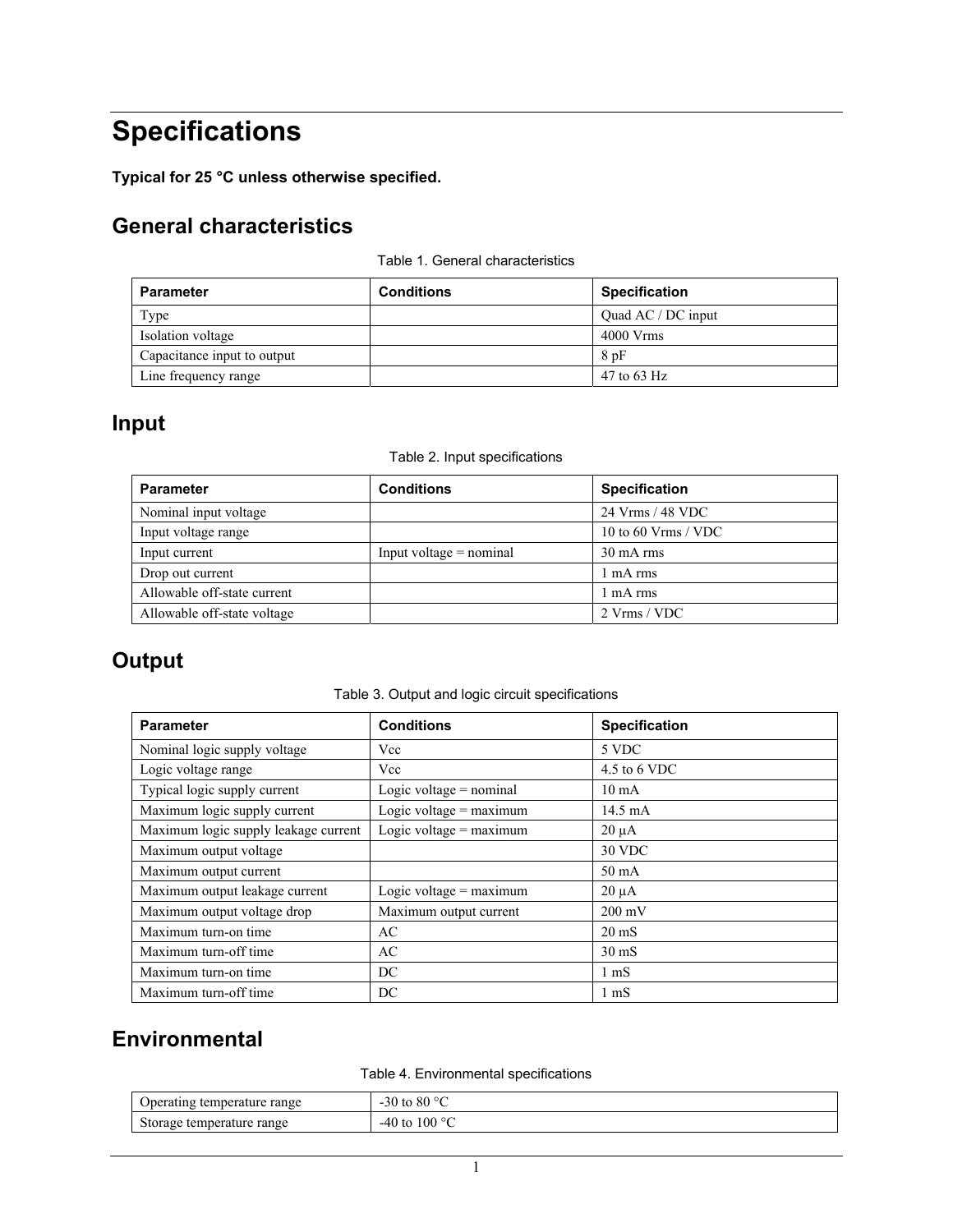## **Mechanical**

Table 5. Mechanical specifications

| $\sim$<br>-sion»<br>чи. | .08"<br>.<br>) ດ ແ<br>$\mathbf{w}$<br>78.<br>06"<br>.26.9<br>$(4)$ .<br>mm<br>mm<br>mm)<br>$\mathbf{v}$<br>$\mathbf{v}$<br>ം വ<br>, |
|-------------------------|-------------------------------------------------------------------------------------------------------------------------------------|

## **Block diagram and pin out**